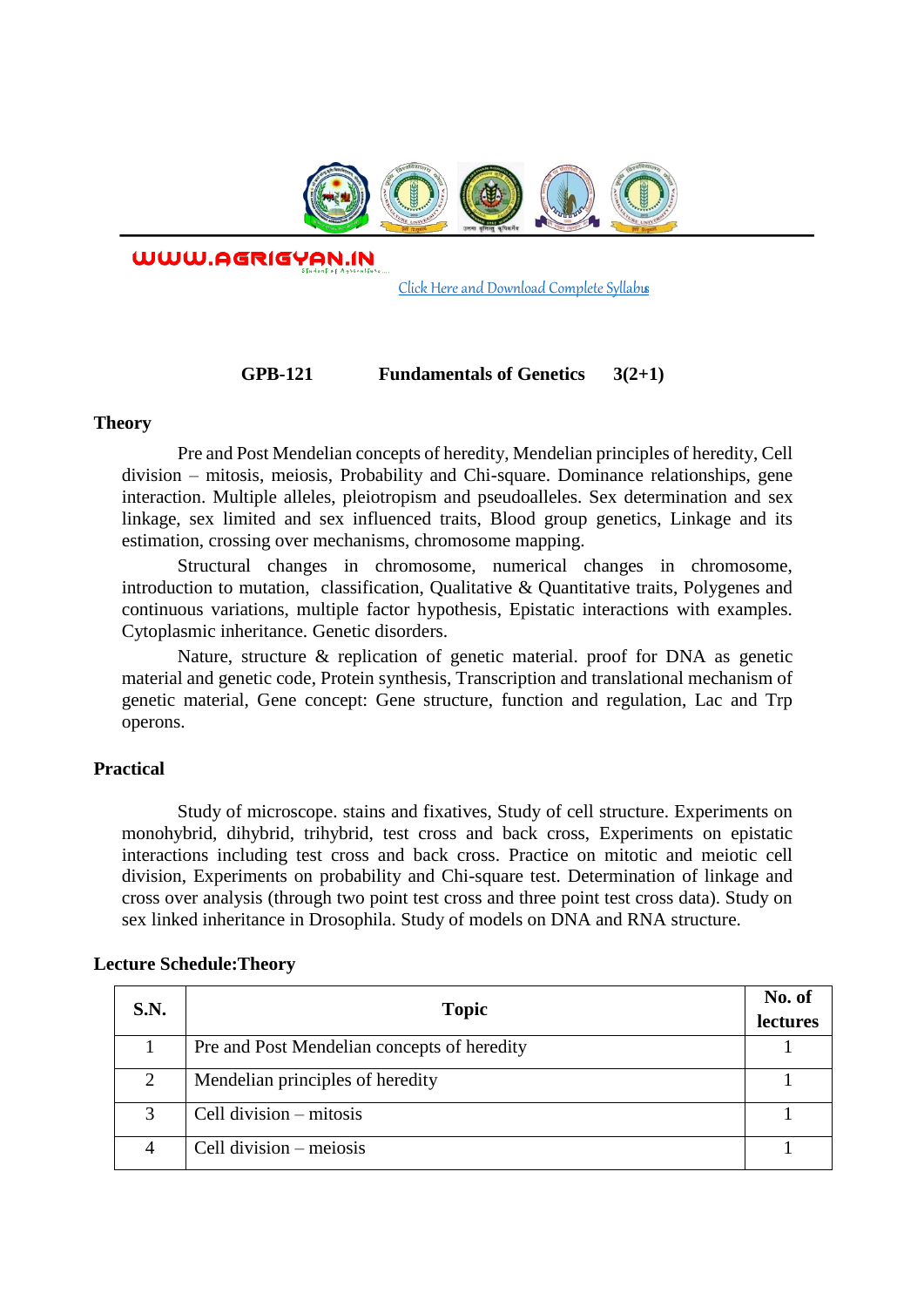| 5      | Probability and Chi-square                                                                                   | $\mathbf{1}$ |
|--------|--------------------------------------------------------------------------------------------------------------|--------------|
| 6      | Dominance relationships and gene interaction                                                                 | 1            |
| $\tau$ | Epistatic gene interactions with examples (complementary,<br>supplementary, duplicate gene interactions)     | $\mathbf{1}$ |
| 8      | Epistatic gene interactions with examples (masking, inhibitory,<br>polymeric and additive gene interactions) | 1            |
| 9      | Pleiotropism, pseudoalleles, Multiple alleles and Blood group genetics                                       | $\mathbf{1}$ |
| 10     | Sex determination                                                                                            | 1            |
| 11     | Sex limited, sex influenced and sex linked traits                                                            | $\mathbf{1}$ |
| 12     | Sex linkage                                                                                                  | 1            |
| 13     | Linkage and its estimation                                                                                   | 1            |
| 14     | Crossing over: introduction & mechanisms                                                                     | 1            |
| 15     | Chromosome mapping                                                                                           | 1            |
| 16     | Structural changes in chromosome                                                                             | $\mathbf{1}$ |
| 17     | Numerical changes in chromosome                                                                              | $\mathbf{1}$ |
| 18     | Mutation: introduction, characteristics & classification                                                     | $\mathbf{1}$ |
| 19     | Mutagenic agents: physical and chemical mutagens                                                             | $\mathbf{1}$ |
| 20     | Induction of mutation, Methods of inducing mutation & CIB technique                                          | 1            |
| 21     | Qualitative & Quantitative traits, Polygenes and continuous variations                                       | $\mathbf{1}$ |
| 22     | Multiple factor hypothesis                                                                                   | $\mathbf{1}$ |
| 23     | Cytoplasmic inheritance                                                                                      | 1            |
| 24     | Genetic disorders                                                                                            | $\mathbf{1}$ |
| 25     | Nature, structure and types of genetic material                                                              | $\mathbf{1}$ |
| 26     | Proof for DNA as genetic material                                                                            | $\mathbf{1}$ |
| 27     | Replication of genetic material                                                                              | $\mathbf{1}$ |
| 28     | Genetic code & Protein synthesis                                                                             | $\mathbf{1}$ |
| 29     | Transcription mechanism of genetic material                                                                  | $\mathbf{1}$ |
| 30     | Translational mechanism of genetic material                                                                  | $\mathbf{1}$ |
| 31     | Gene concept: Gene structure and function                                                                    | 1            |
| 32     | Gene regulation, operon concept, Lac and Trp operons                                                         | 1            |

**Lecture Schedule: Practical**